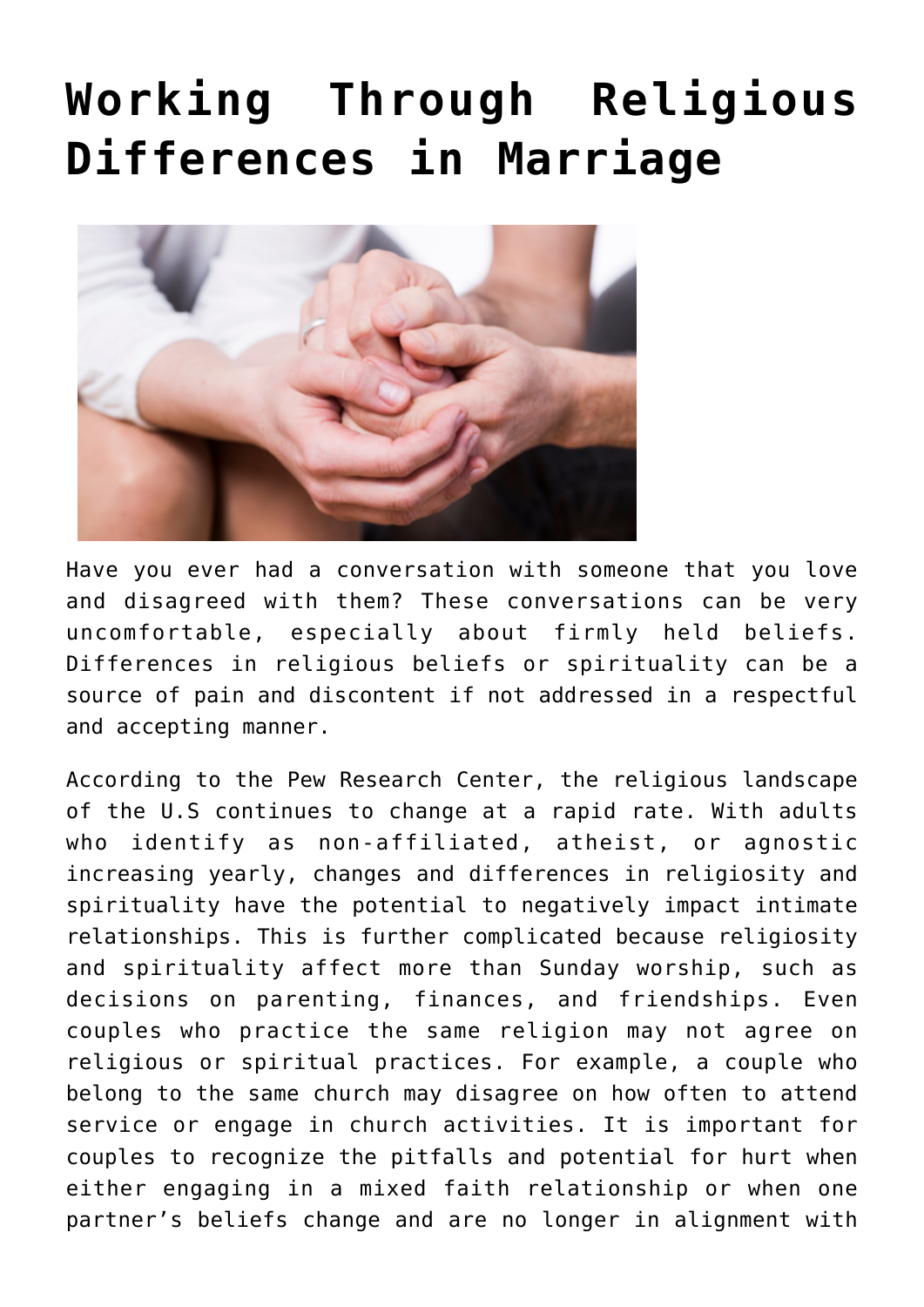their spouse's beliefs.

There are many mixed faith marriages and relationships that are able to thrive despite having significantly different beliefs. Here are some tips from relationship expert Dr. John Gottman to help you navigate religious differences (or any type of conflict) in intimate relationships.

#### **1. Explore your own relationship with your faith.**

There is a difference between identifying with a religion or spiritual practice and how you engage in that faith. Explore your religious or spiritual identity and what that means to you. It is necessary to understand your own faith identity to be able to navigate the differences with your partner. Here are some questions that Gottman recommends to help you with this process of exploration

- Did you grow up in a religious or spiritual household? If so, what was practiced? What was your experience like?
- What brings you peace? What helps you get through tough times?
- What aspects of your religious or spiritual beliefs do you hold onto tightly?
- Which ones are you more flexible with?

### **2. Acknowledge the difference and what they will mean for your life together.**

Recognizing the differences and how they may affect your life together is an important step. Avoidance is not a sustainable option, identify the ways that may affect you so you can make a plan together for how to deal with these differences as a couple.

According to Dr. Gottman, 69% of problems in relationships are perpetual, meaning they are not solvable. While that number sounds high it is reassuring to know that this is normal and includes happily functioning couples. Instead of trying to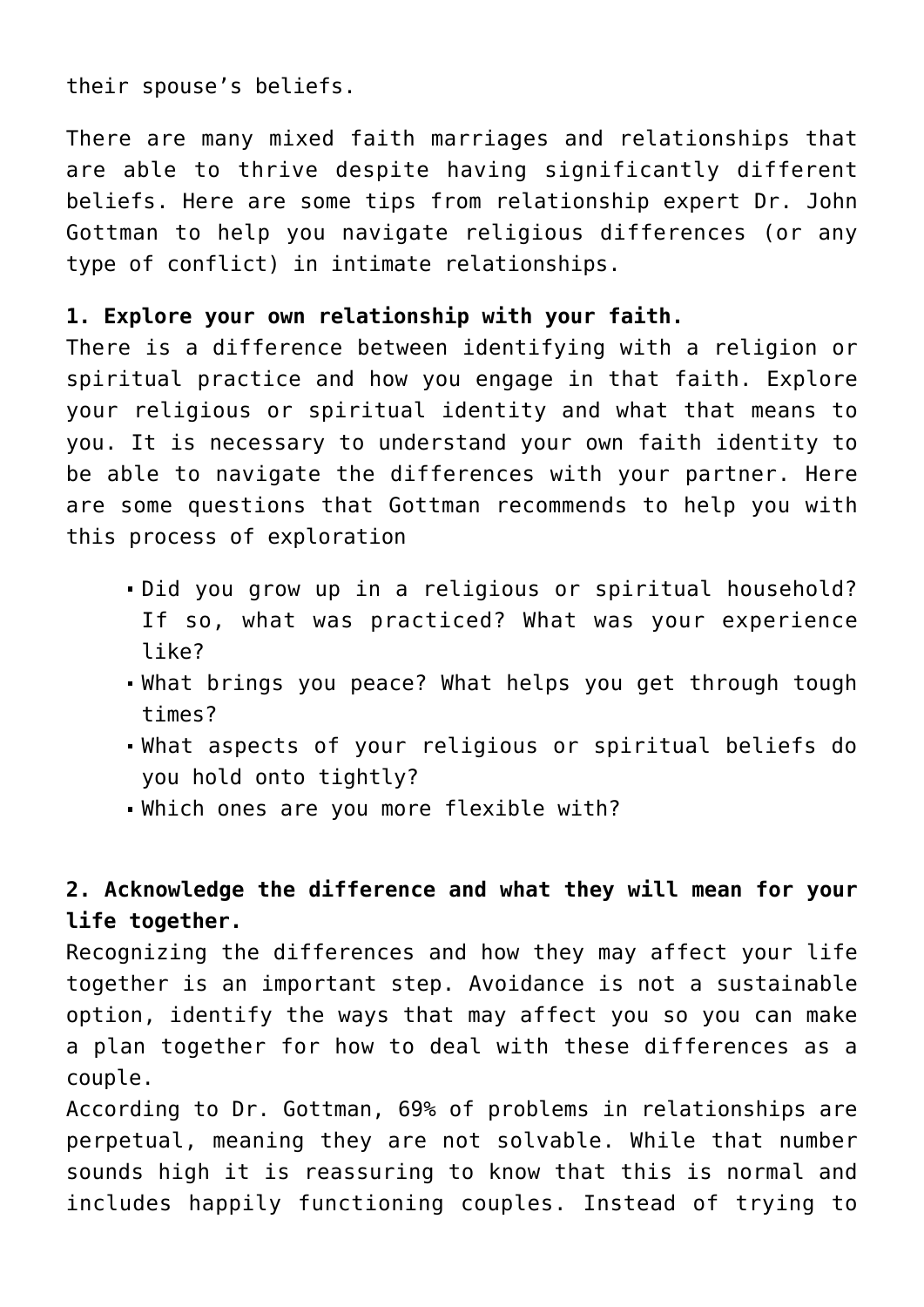change the other person's mind/belief, approach these conversations with curiosity and interest, try to understand your partner's point and realize that this is an opportunity to increase your love for them.

The way that you start a conversation can predict how the rest of the conversation will go or be perceived by your partner. Be intentional in your tone of voice and the words you use to initiate a conversation. Using soft start up techniques such as 'I messages' and positive statements to start conversations allows for your partner to better receive and understand what you are saying.

#### **3. Share stories**

Sharing stories is a great way for you and your partner to get to know each other and this aspect of who you are. Stories can share your cultural and religious experiences with them in a way that is not threatening and invites understanding.

#### **4. Participate before negotiating.**

It's important to show genuine interest and curiosity in your partners beliefs and practices. Go with them to their religious events services and as they observe rituals. This is not a promise to leave your own beliefs and convert, this is a powerful way to communicate that you value them and are embracing who they are.

#### **5. Make Repairs.**

We will inevitably mess up. Don't beat yourself up over mistakes, apologize and move forward. Well used humor (not sarcasm) can help ease these tense moments. The main goal with a repair attempt is to determine what when wrong (not blame our partner) and resume being on the same team to address an issue together instead of treating each other as the issue that needs to be fixed.

#### **6. Therapy is a helpful support.**

Talking about faith is deeply personal, it can be hard despite our best efforts. Some differences might seem impossible to